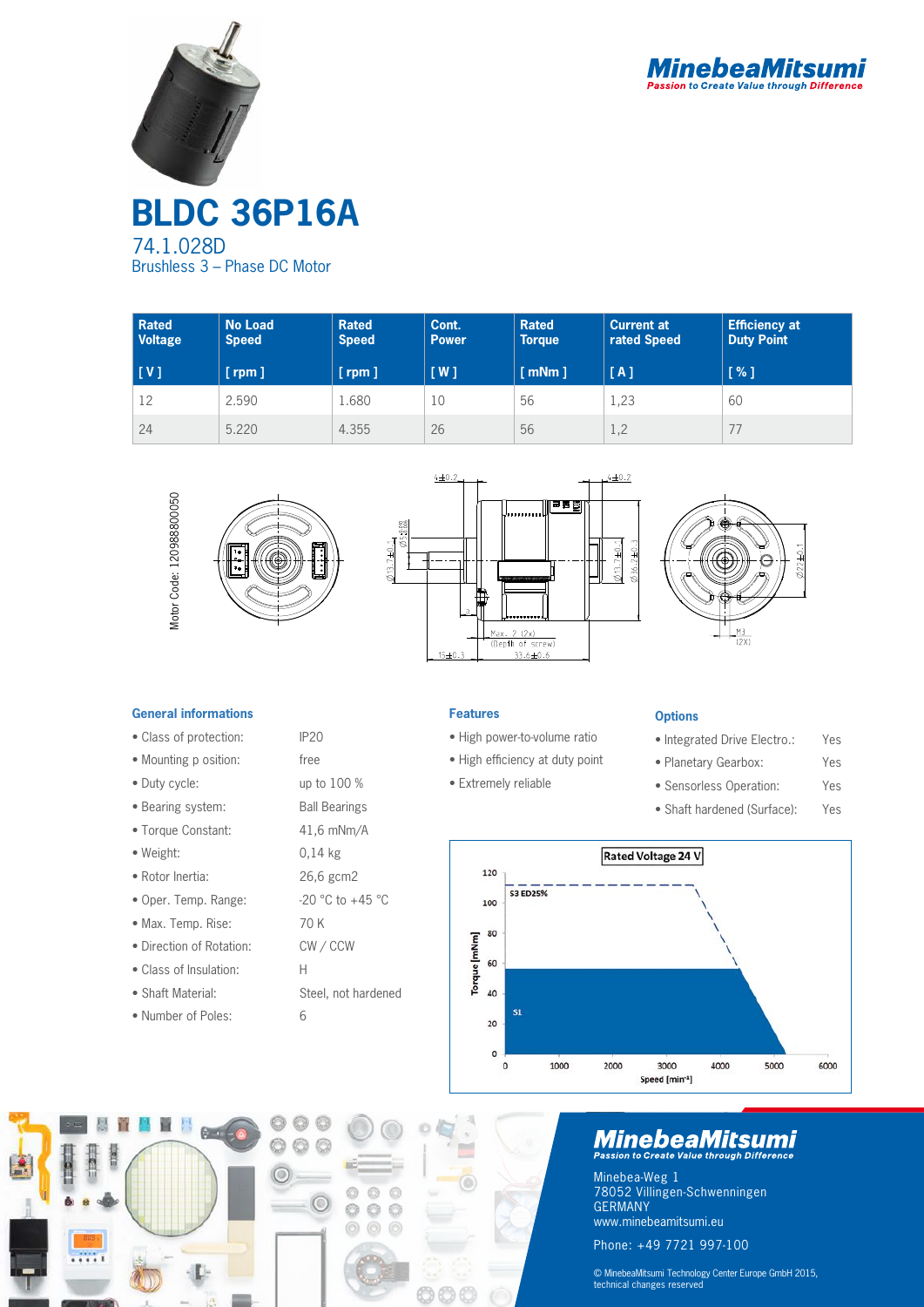



**BLDC 36P16A** 36.1.040D Brushless 3 – Phase DC Motor

| <b>Rated</b><br><b>Voltage</b> | <b>No Load</b><br><b>Speed</b> | <b>Rated</b><br><b>Speed</b> | Cont.<br><b>Power</b> | <b>Rated</b><br><b>Torque</b> | <b>Current at</b><br>rated Speed | <b>Efficiency</b><br>at Duty Point |
|--------------------------------|--------------------------------|------------------------------|-----------------------|-------------------------------|----------------------------------|------------------------------------|
| [V]                            | $[$ rpm $]$                    | $[$ rpm $]$                  | [W]                   | $\lceil$ mNm $\rceil$         | [A]                              | [%]                                |
| 24                             | 10.730                         | 9.300                        | 50                    | 51                            | 2,4                              | 83                                 |



### **General informations**

- Class of protection: IP20
- Mounting position: free
- Duty cycle: up to 100 %
- Bearing system: Ball Bearings
- Torque Constant: 20,4 mNm/A
- Weight: 0,14 kg
- Rotor Inertia: 26,6 gcm2
- Oper. Temp. Range:  $-20$  °C to  $+45$  °C
- Max. Temp. Rise: 70 K
- Direction of Rotation: CW / CCW
- Class of Insulation: H
- Shaft Material: Steel, not hardened
- Number of Poles: 12

**Features**

- High power-to-volume ratio
- High efficiency at duty point
- Extremely reliable

## **Options**

- Integrated Drive Electro.: Yes
- Planetary Gearbox: Yes
- Sensorless Operation: Yes
- Shaft hardened (Surface): Yes





# **MinebeaMitsumi**

Minebea-Weg 1 78052 Villingen-Schwenningen GERMANY www.minebeamitsumi.eu Phone: +49 7721 997-100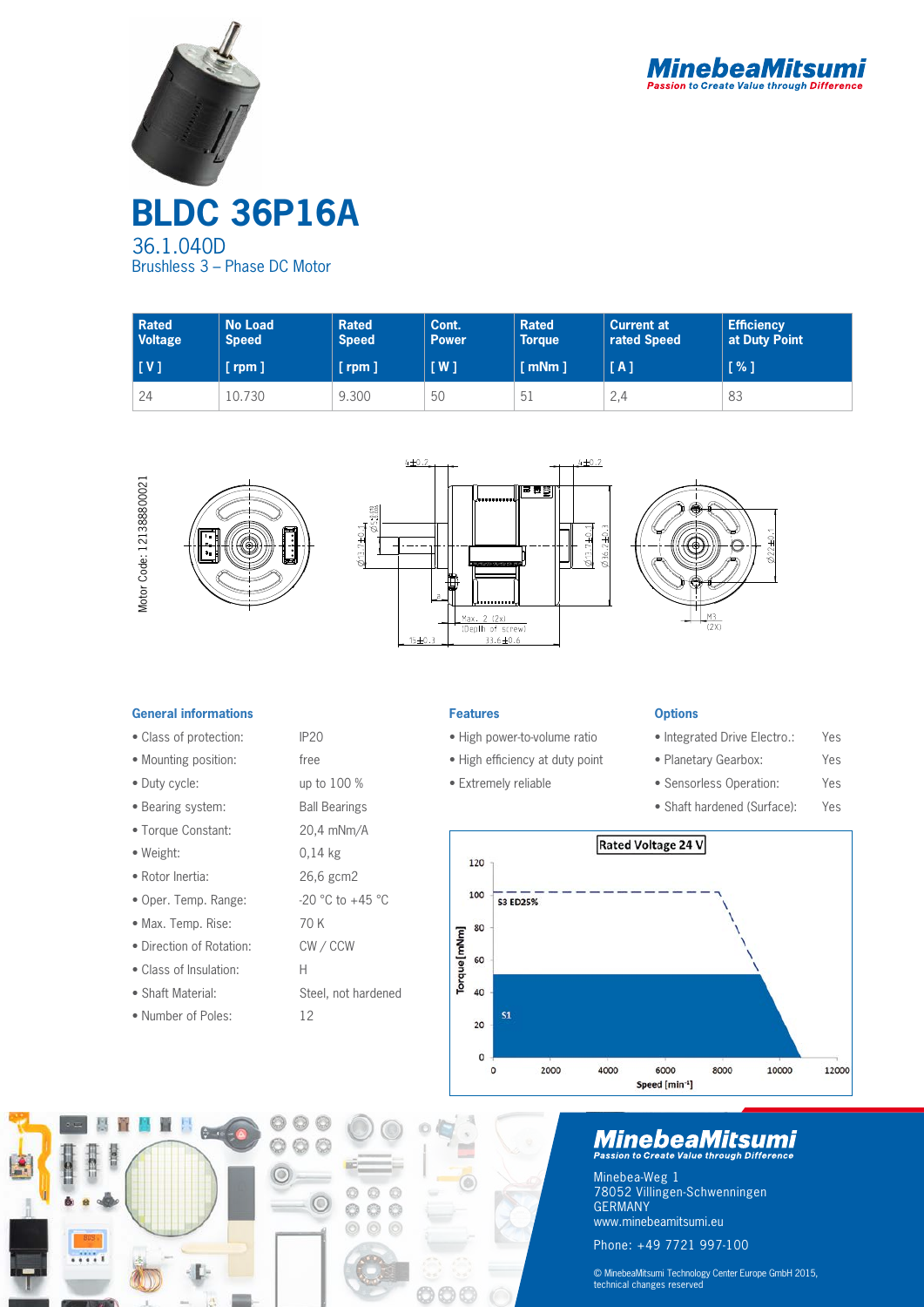



**BLDC 36P35A** 27.1.045D Brushless 3 – Phase DC Motor

| <b>Rated</b><br><b>Voltage</b> | <b>No Load</b><br><b>Speed</b> | <b>Rated</b><br><b>Speed</b> | Cont.<br><b>Power</b> | <b>Rated</b><br><b>Torque</b> | <b>Current at</b><br>rated Speed | <b>Efficiency at</b><br><b>Duty Point</b> |
|--------------------------------|--------------------------------|------------------------------|-----------------------|-------------------------------|----------------------------------|-------------------------------------------|
| $\lfloor \mathsf{V} \rfloor$   | $[$ rpm $]$                    | $[$ rpm $]$                  | $\lceil W \rceil$     | $\lceil$ mNm $\rceil$         | [A]                              | [%]                                       |
| 12                             | 3.350                          | 2.760                        | 29                    | 103                           | 2,9                              | 75                                        |
| 24                             | 6.745                          | 6.250                        | 63                    | 97                            | 2,8                              | 84                                        |



### **General informations**

- Class of protection: IP20
- Mounting position: free
- Duty cycle: up to 100 %
- Bearing system: Ball Bearings
- Torque Constant: 32,7 mNm/A
- Weight: 0,25 kg
- Rotor Inertia: 52 gcm2
- Oper. Temp. Range:  $-20$  °C to  $+45$  °C
- Max. Temp. Rise: 70 K
- Direction of Rotation: CW / CCW
- Class of Insulation: H
- Shaft Material: Steel, not hardened
- Number of Poles: 6



- High power-to-volume ratio
- High efficiency at duty point
- Extremely reliable
	-

#### **Options**

- Integrated Drive Electro.: Yes
- Planetary Gearbox: Yes
- Sensorless Operation: Yes
- Shaft hardened (Surface): Yes





# **MinebeaMitsumi**

Minebea-Weg 1 78052 Villingen-Schwenningen GERMANY www.minebeamitsumi.eu Phone: +49 7721 997-100